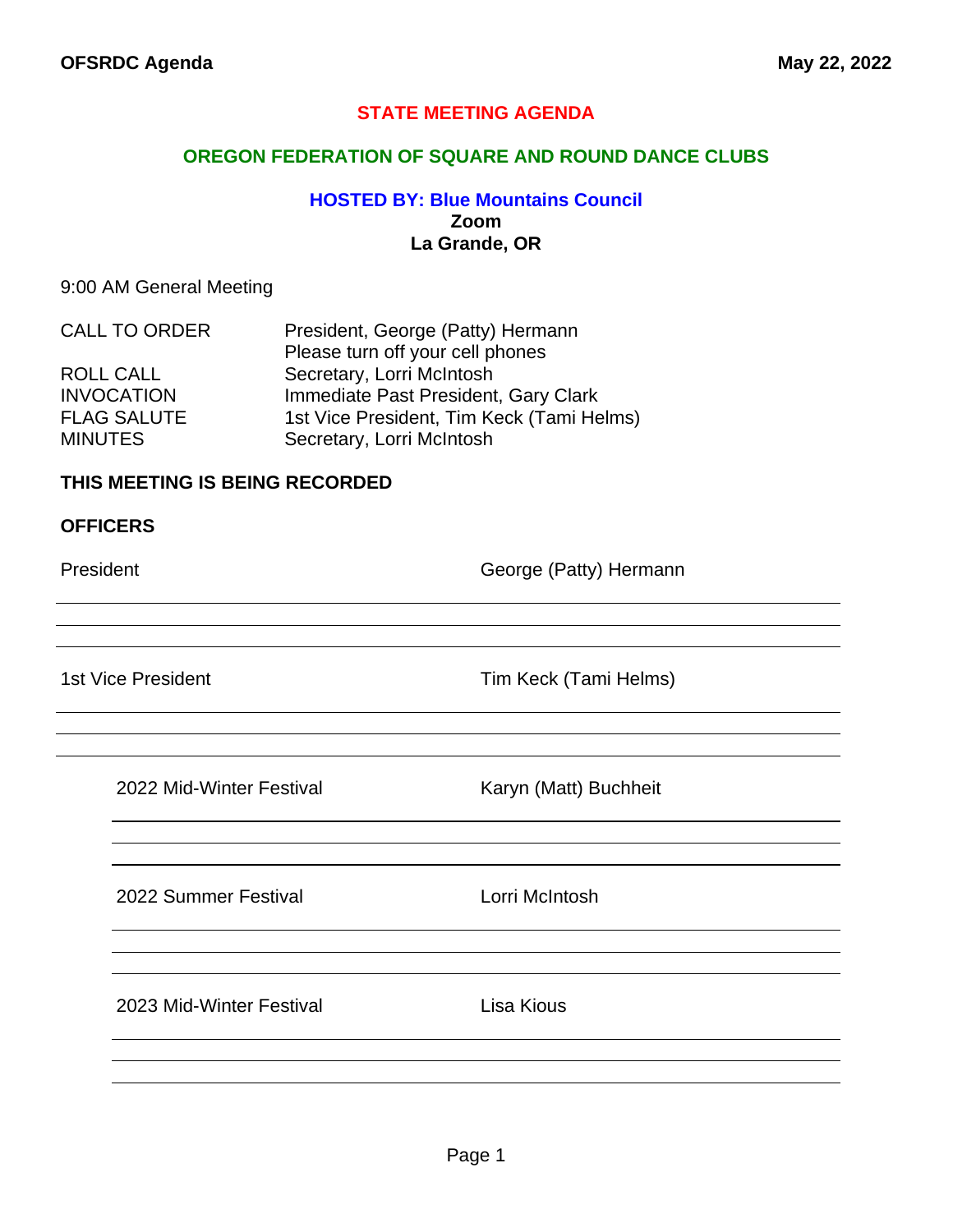|           | <b>Oregon Federation News</b> | Tim (Kathy) Roberts  |  |
|-----------|-------------------------------|----------------------|--|
|           |                               |                      |  |
|           | 2nd Vice President            | Pat (Cheri) Cox      |  |
| Secretary |                               | Lorri McIntosh       |  |
| Treasurer |                               | Marilyn (Ron) Schmit |  |
|           | Membership                    | <b>Gil Shoemaker</b> |  |
|           | Insurance                     | Marilyn (Ron) Schmit |  |
|           | <b>Past President</b>         | <b>Gary Clark</b>    |  |
|           | <b>APPOINTED OFFICERS</b>     |                      |  |
|           | Parliamentatian               | Tim (Kathy) Roberts  |  |
|           |                               |                      |  |
|           | <b>Education/Publicity</b>    | Kathy (Tim) Roberts  |  |
|           |                               |                      |  |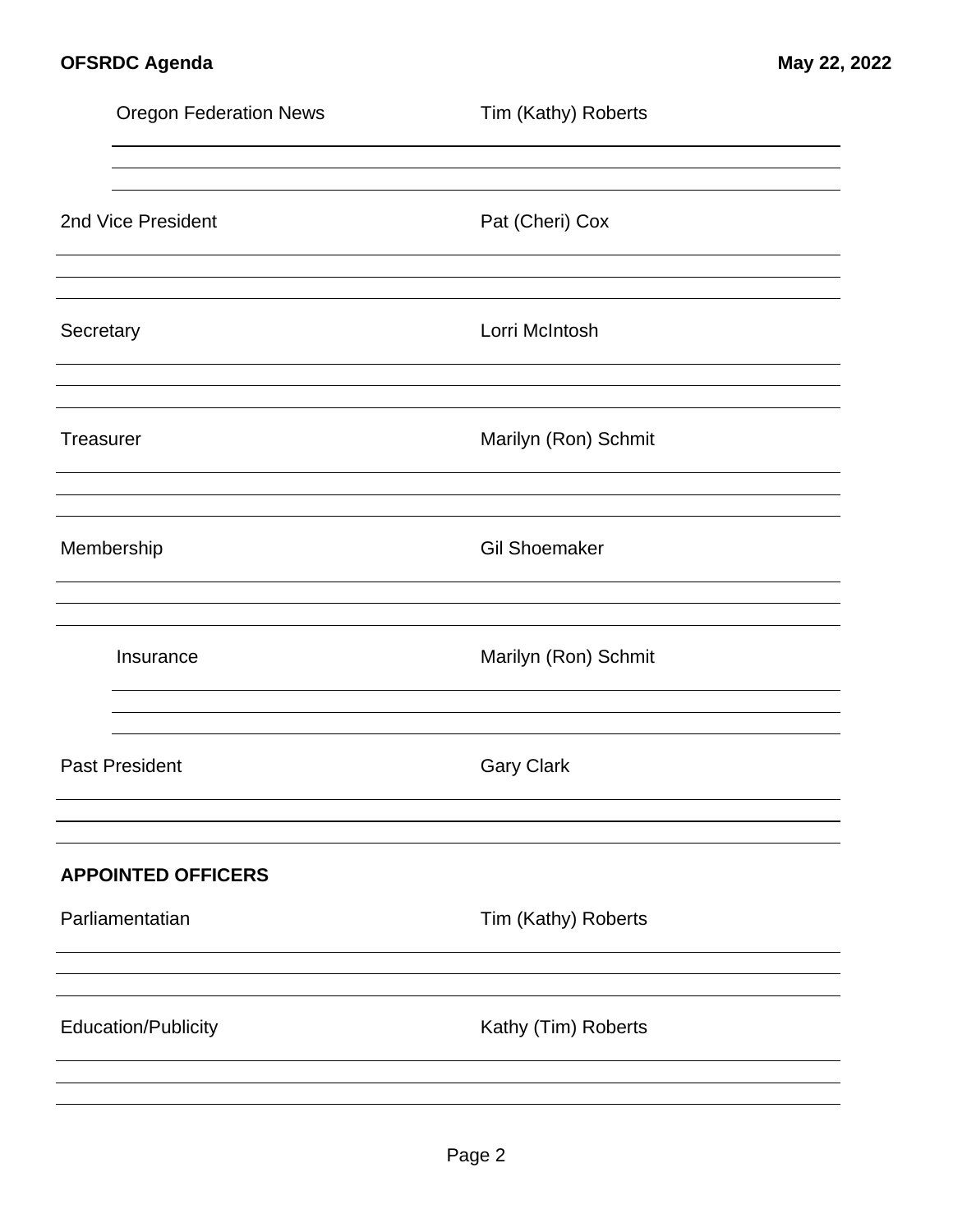| <b>COMMITTEE CHAIRS</b> |
|-------------------------|
| Licensing               |
|                         |

Youth Activities **Karyn (Matt)** Buchheit

ORDTA Tami Helms (Tim Keck)

Round Dance Sreening Tami Helms (Tim Keck)

Caller Liaison **Terry Halley (Betty Chipps)** 

**Brooke Davison** 

Webmaster **Tim (Kathy)** Roberts

Historian Marilyn (Ron) Schmit

Grant Fund Committee Gary Clark

State Fair **Marilyn** (Ron) Schmit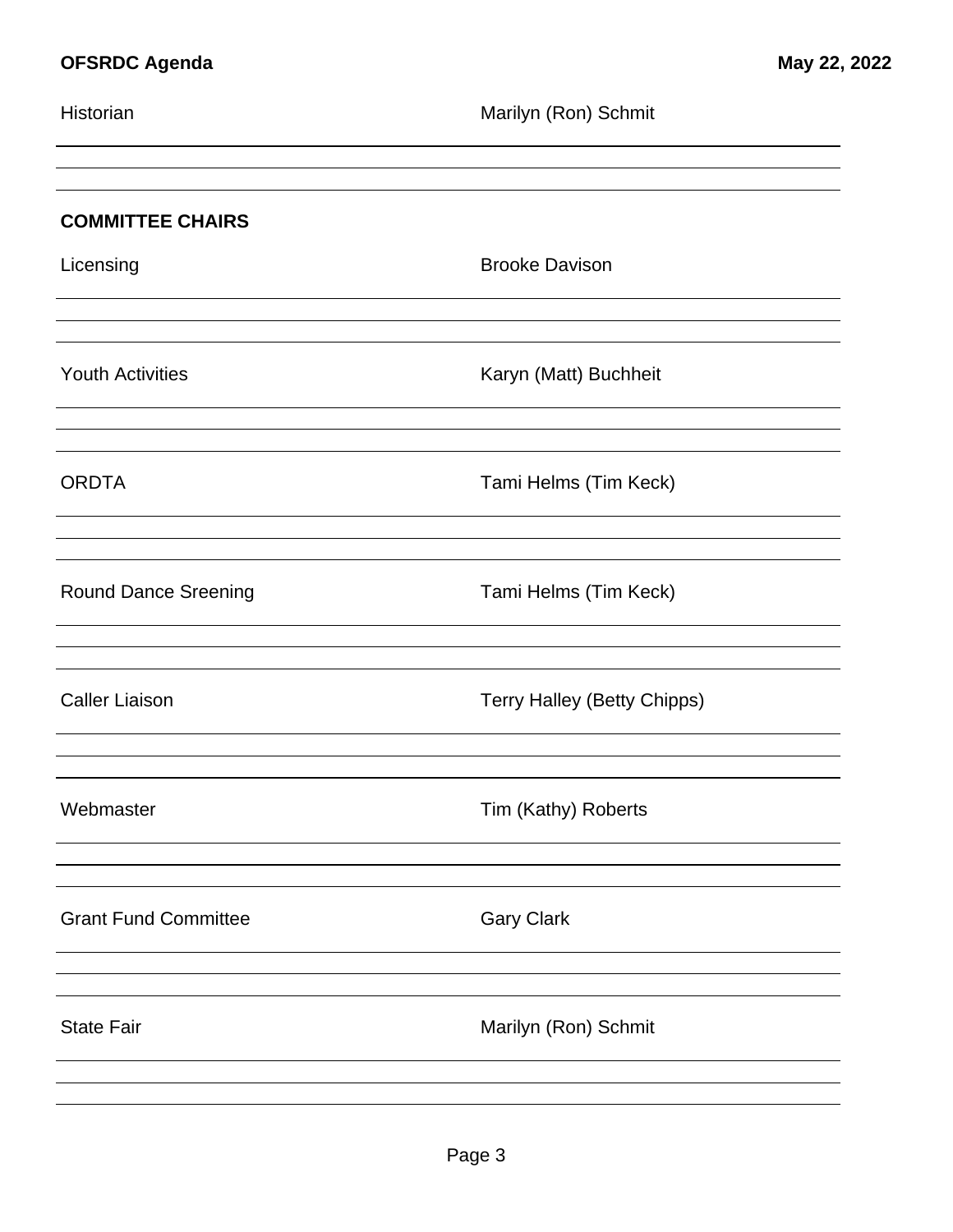<u> 1980 - Johann Barn, mars ann an t-Amhain Aonaich an t-Aonaich an t-Aonaich ann an t-Aonaich ann an t-Aonaich</u>

|  |  | <b>Background Check</b> |  |
|--|--|-------------------------|--|
|--|--|-------------------------|--|

| <b>OLD BUSINESS</b> |                                                                 |  |
|---------------------|-----------------------------------------------------------------|--|
| Α.                  | Motion to Change Elected Officer term Limits, first Reading     |  |
|                     |                                                                 |  |
| B.                  | Motion to allow election by acclamation in an uncontested race. |  |
| C.                  | Announce 2022-23 Officers                                       |  |
|                     |                                                                 |  |
| D.                  | Update on Banner Replacement                                    |  |
|                     |                                                                 |  |
| Ε.                  |                                                                 |  |
|                     |                                                                 |  |
| <b>RECESS</b>       |                                                                 |  |
| <b>NEW BUSINESS</b> |                                                                 |  |
| А.                  | Motion to abolish Summer Festival                               |  |
|                     |                                                                 |  |
| В.                  | Club Constitution & By-Laws: Where to Keep Them                 |  |
|                     |                                                                 |  |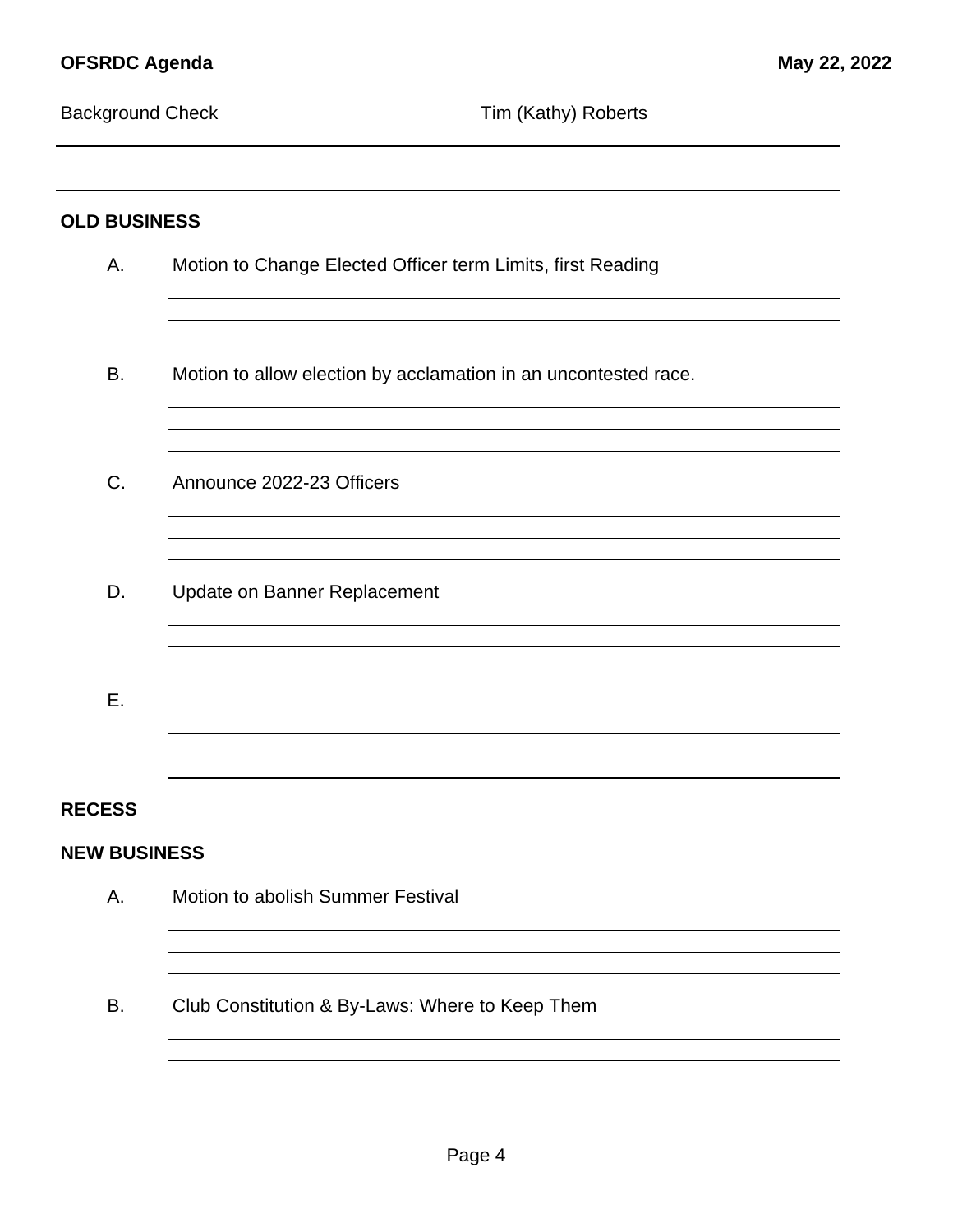| C.                            | Brochure from the Associated Square Dancers of Superior California (ASDSC) |
|-------------------------------|----------------------------------------------------------------------------|
| D.                            |                                                                            |
| <b>DELEGATES</b>              |                                                                            |
| <b>Blue Mountains Council</b> | David (Sally) Stutzman                                                     |
|                               |                                                                            |
| <b>Central Oregon Council</b> | <b>Paul Ostrom</b>                                                         |
| <b>Emerald Empire Council</b> | Zola (Ray) Jones                                                           |
| Interstate Highlanders        | Cece (Sarge) Glidewell                                                     |
| Mid-Willamette Area           | Julia Buchheit                                                             |
| <b>Portland Area Council</b>  | <b>Betty Chipps</b>                                                        |
| Rogue-Sis-Q Council           | <b>Blake Smith</b>                                                         |
|                               |                                                                            |